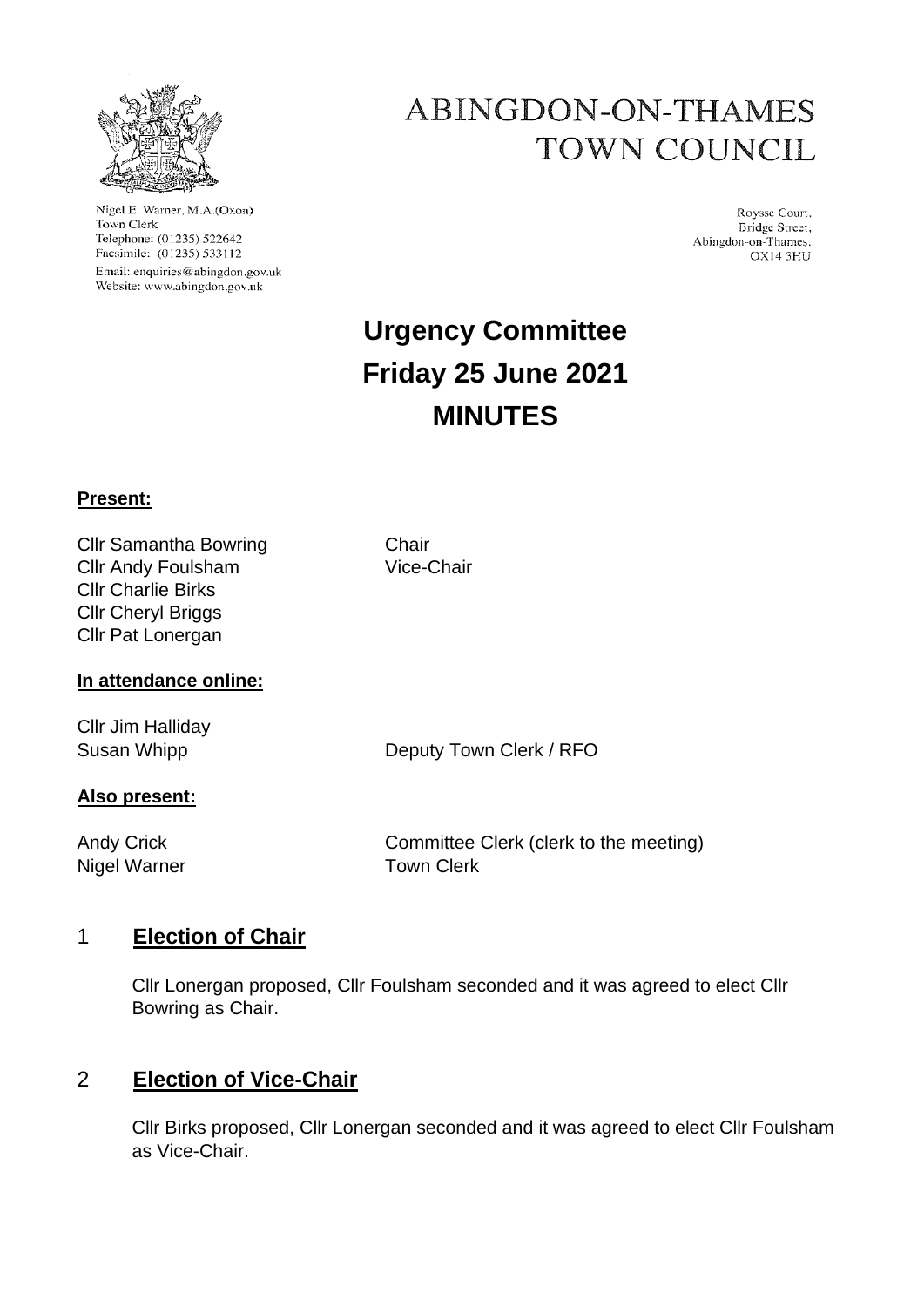#### Urgency Committee 25 June 2021 **Minutes**

## 3 **Apologies**

None

## 4 **Declarations of interest**

**None** 

## 5 **Items referred from advisory committees for consideration**

Recommendations from the meetings listed below were considered. A record of decisions is provided as an appendix to these minutes.

Guildhall Advisory Committee 20 May 2021

Personnel Advisory Committee 28 May 2021

Communications Review Working Group 1 June 2021

Planning Advisory Committee 7 June 2021

Amenities and Recreation Advisory Committee 9 June 2021

Covid Response Working Group 14 June 2021

Traffic Advisory Committee 16 June 2021

## 6 **Exclusion of the public, including the press**

*The Chair moved that in accordance with section 1 (2) of the Public Bodies (Admissions to Meetings) Act 1960 (as extended by Section 100 of the Local Government Act 1972), the public (including the press) be excluded from the meeting because of the confidential nature of the business to be transacted.* 

## 7 **Confidential items referred from advisory committees for consideration**

Confidential recommendations from the meetings listed below were considered.

Guildhall Advisory Committee 20 May 2021

Amenities and Recreation Advisory Committee 9 June 2021